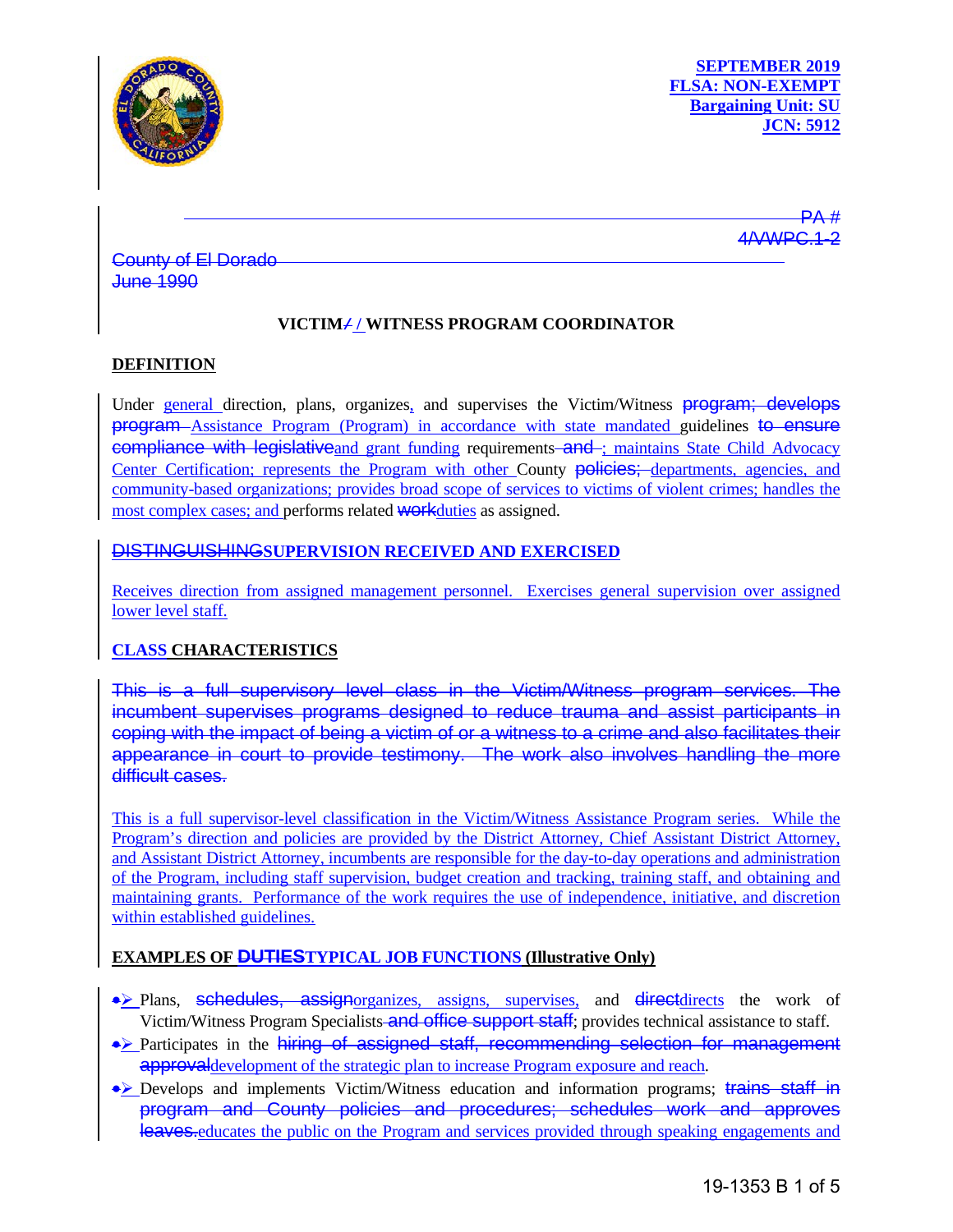public presentations.

- Evaluates employee performance, **counsel's employees** mentors and guides employee development, and effectively **recommends** recommends initial disciplinary action; assists in selection and promotion.
- $\triangleright$  Trains staff in work and safety procedures and in the operation and use of equipment; implements training procedures and standards.
- $\triangleright$  Works closely with staff of the Office of Criminal Justice Planning to insure program compliance with Penal Code Section 13835.
- Works closely with State Board of Control's Victim of Violent Crime Compensation Program to ensure Program compliance with Penal Code Section 13967.
- $\triangleright$  Writes grant application(s); manages grant activities; makes appropriate modifications to grant(s); provides necessary fiscal and program evaluation reports to remain compliant with grant requirements.
- > Works closely with El Dorado County law enforcement officials and other personnel decisionsCounty departments, including but not limited to Child Protective Services, Adult Protective Services, and the Health and Human Services Agency to coordinate activities involving provision of service to the victims of crime.
- **Participates in budget preparation and administration; prepares cost estimates; monitors and control** expenditures.
- Proposes, drafts, and maintains compliance with contracts and Memoranda of Understanding between department and outside agencies and vendors.
- Conducts intake evaluations of Program participants; including handling the more difficult situations.
- Reviews and evaluates legislation, codes, and administrative regulations, and develops **programProgram** features and procedures to ensure **programProgram** effectiveness and compliance with requirements.
- Develops and implements procedures and standards for Victim/WitnessProgram case handling and management.
- Works with a variety of other organizations and individuals to arrange and coordinate services, promote the program and solicit support; serves as a member of various councils and teams.
- Maintains records and prepares a variety of periodic and special reports, in statistical or numerical form, regarding victim/witness program activities and operations.
- Prepares and monitors the annual program budget; prepares grant applications and maintains and provides required documentation for grant funded projects.
- Confers with managers and staff in the District Attorney's and a variety of other departments to coordinate work and resolve issues related to the victim/witness program.
- Conducts intake evaluations of program participants; performs the work of Victim/Witness Program Specialists, and/or Victim/Witness Claims Specialists, including handling the more difficult situations.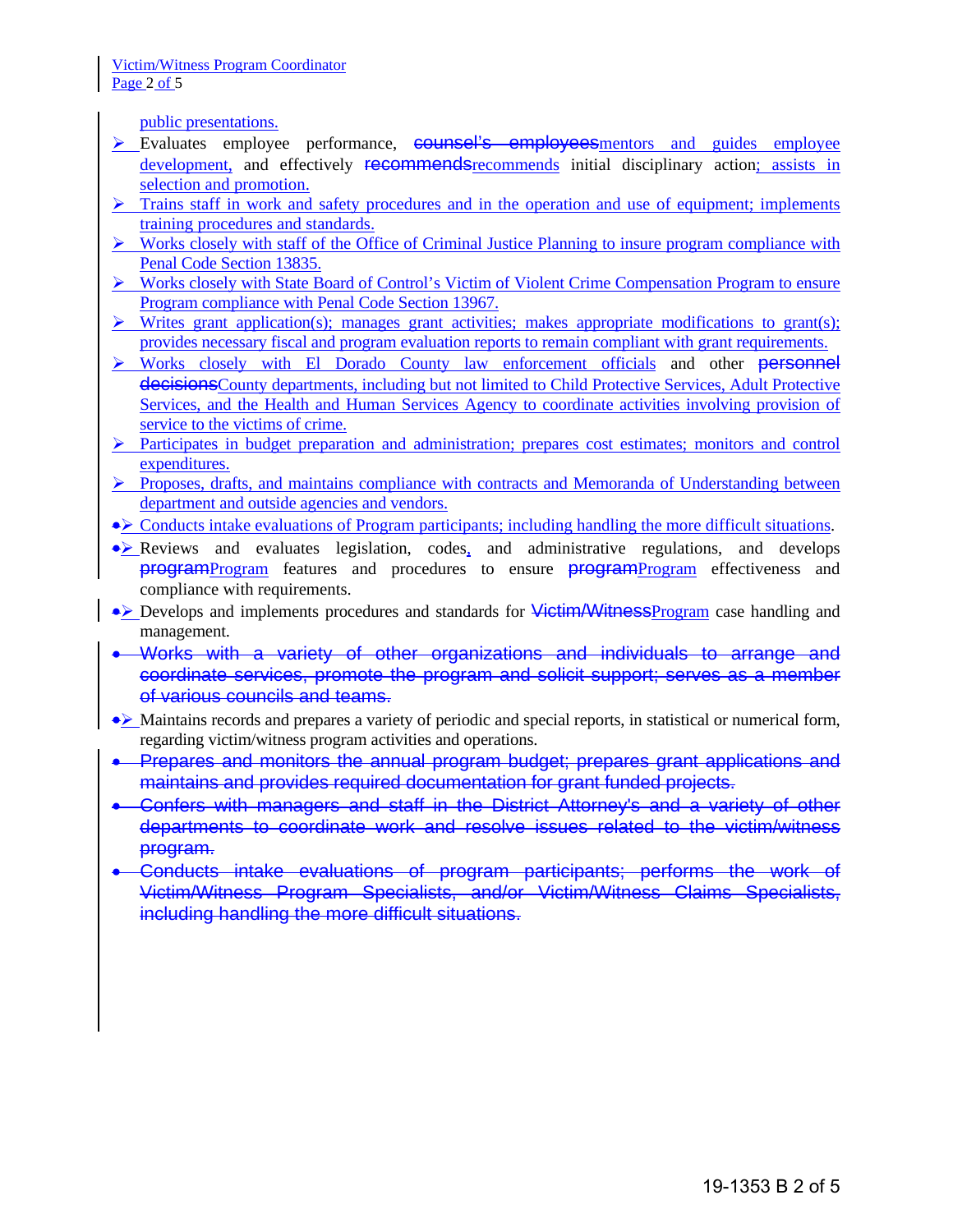Victim/Witness Program Coordinator Page 3 of 5

Victim/Witness Program Coordinator Page Two  $\triangleright$  Performs related duties as assigned.

## **QUALIFICATIONS**

### **Knowledge of:**

- $\Theta$  Supervisory principles Principles and practices of employee supervision, including work planning, scheduling, assignment review and evaluation, discipline, and employeethe training. of staff in work procedures.
- Principles and practices of leadership.
- $\triangleright$  Applicable federal, state, and local laws and regulations.
- $\triangleright$  Basic principles, practices, and procedures of grant writing and compliance, funding sources, and funds disbursement.
- $\Theta$  Principles and techniques of crisis intervention and trauma reduction.
- $\leftrightarrow$  BasicAdvanced psychology and sociology as related to victims of crimes and their needs.
- $\leftrightarrow$  Functions, processes, and terminology of the criminal justice system.
- o Applicable laws, codes, regulations and policies.
- o Basic business data processing principles.

### **Skill in:**

- o Planning, assigning, supervising, reviewing and evaluating the work of others.
- o Training staff in work procedures.
- $\triangleright$  Evaluating and developing Techniques for providing a high level of customer service by effectively dealing with the public, vendors, contractors, and County staff.
- $\triangleright$  The structure and content of the English language, including the meaning and spelling of words, rules of composition, and grammar.
- $\triangleright$  Modern equipment and communication tools used for business functions and program, project, and task coordination.
- $\triangleright$  Computers and software programs (e.g., Microsoft software packages) to conduct, compile, and/or generate documentation.

#### **Ability to:**

- $\triangleright$  Select and supervise staff, provide training and development opportunities, ensure work is performed effectively, and evaluate performance in an objective and positive manner.
- $\triangleright$  Assist in developing and implementing goals, objectives, practices, policies, procedures, and work standards.
- $\Theta$  Evaluate and develop procedures, standards, and methods for the Victim/Witness programProgram based on legislative requirements.
- $\Theta$  Performing Perform crisis intervention, trauma reduction, and follow-up counseling assistance.
- $\leftrightarrow$  Exercising Exercise independent judgment within established policy guidelines.
- $\triangleright$  Establishing and maintaining Prepare clear and concise reports, correspondence, and other written material.
- $\Theta$  Establish, maintain, and foster positive and effective working relationships with those contacted in the course of the work.

### **Other Requirements:**

 $\triangleright$  Effectively represent the department and the County in meetings with governmental agencies;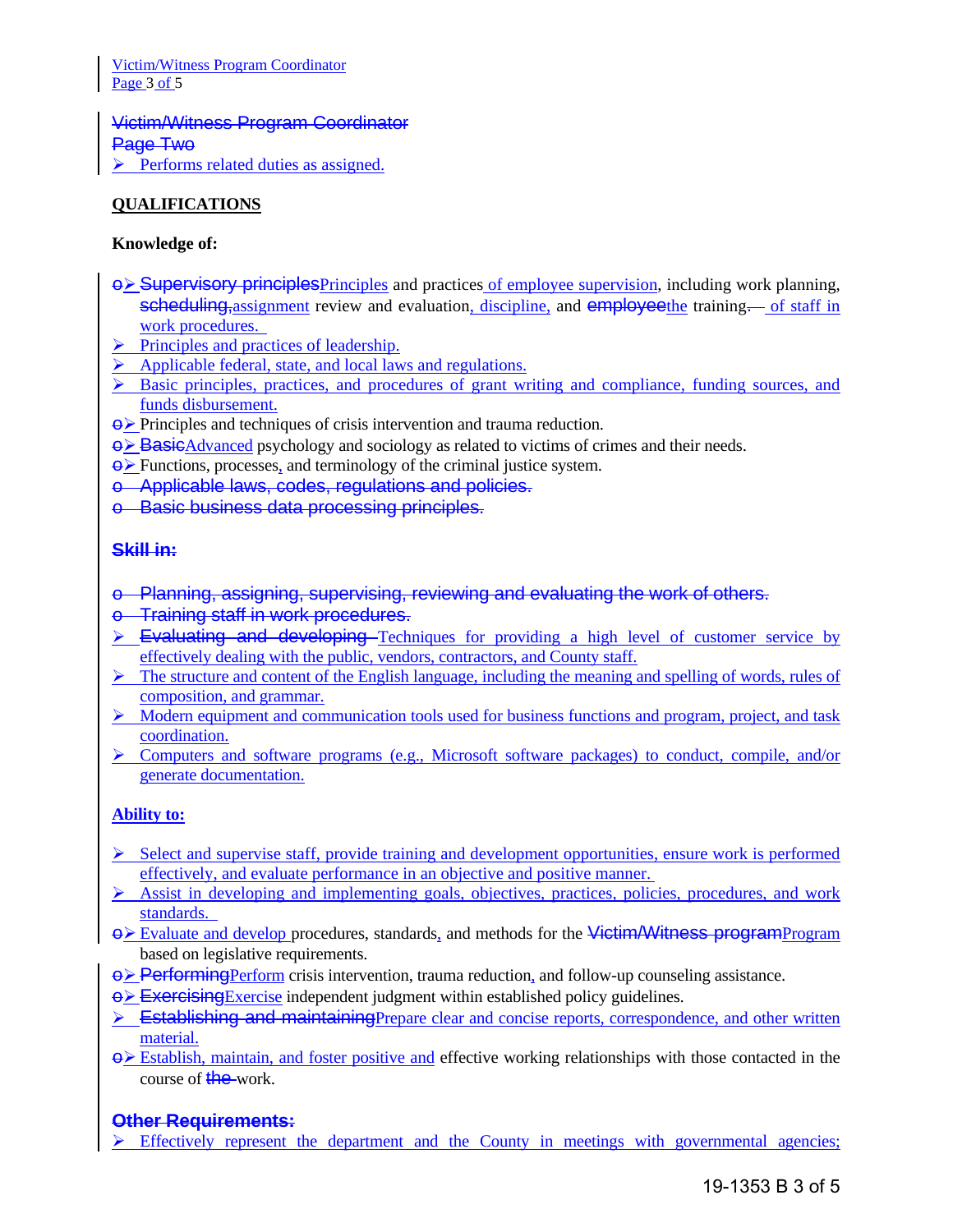community groups; various business, professional, and regulatory organizations; and in meetings with individuals.

- $\triangleright$  Effectively use computer systems, software applications, and modern business equipment to perform a variety of work tasks.
- $\triangleright$  Communicate clearly and concisely, both orally and in writing, using appropriate English grammar and syntax.
- $\triangleright$  Use tact, initiative, prudence, and independent judgment within general policy, procedural, and legal guidelines.

Must possess a valid driver's license. Must be willing to work off-hours and be subject to call-back in emergency situations.

### **Education and Experience:**

*Any combination of the required experience, education, and training that would provide the essential knowledge, skills, and abilities is qualifying.*

Equivalent to possession of an Associate of Artsa bachelor's degree from an accredited four-year college or university with major **coursework**coursework in a counseling-oriented behavioral science program, psychology, social work, sociology, human services, criminal justice, or a closely related field, and two;

### AND

Four (4) years of increasingly responsible experience in a victim/witness program, crisis intervention, or closely related paraprofessional counseling., including one (1) year of experience as a lead or supervisor.

Possession of a master's degree from an accredited college or university in social work, counseling, or a closely related field is desired.

#### **Licenses and Certifications:**

 $\triangleright$  Possession of, or ability to obtain and maintain, a valid California or Nevada Driver's License and a satisfactory driving record.

### **PHYSICAL DEMANDS**

Must possess mobility to work in a facility and/or office setting; use standard office equipment, including a computer; some positions may be required to operate a motor vehicle; vision to read printed material and a computer screen; and hearing and speech to communicate in person and over the telephone. Standing in and walking between work areas is frequently required. Finger dexterity is needed to access, enter, and retrieve data using a computer keyboard or calculator and to operate standard office equipment. Positions in this classification frequently bend, stoop, kneel, and reach to perform assigned duties, as well as push and pull drawers open and closed to retrieve and file information. Employees must possess the ability to lift, carry, push, and pull materials and objects up to 25 pounds. Reasonable accommodations will be made for individuals on a case-by-case basis.

### **ENVIRONMENTAL CONDITIONS**

Employees work in a facility or office environment with moderate noise levels, controlled temperature conditions, and no direct exposure to hazardous physical substances. Employees may interact with upset staff and/or public and private representatives in interpreting and enforcing departmental policies and procedures.